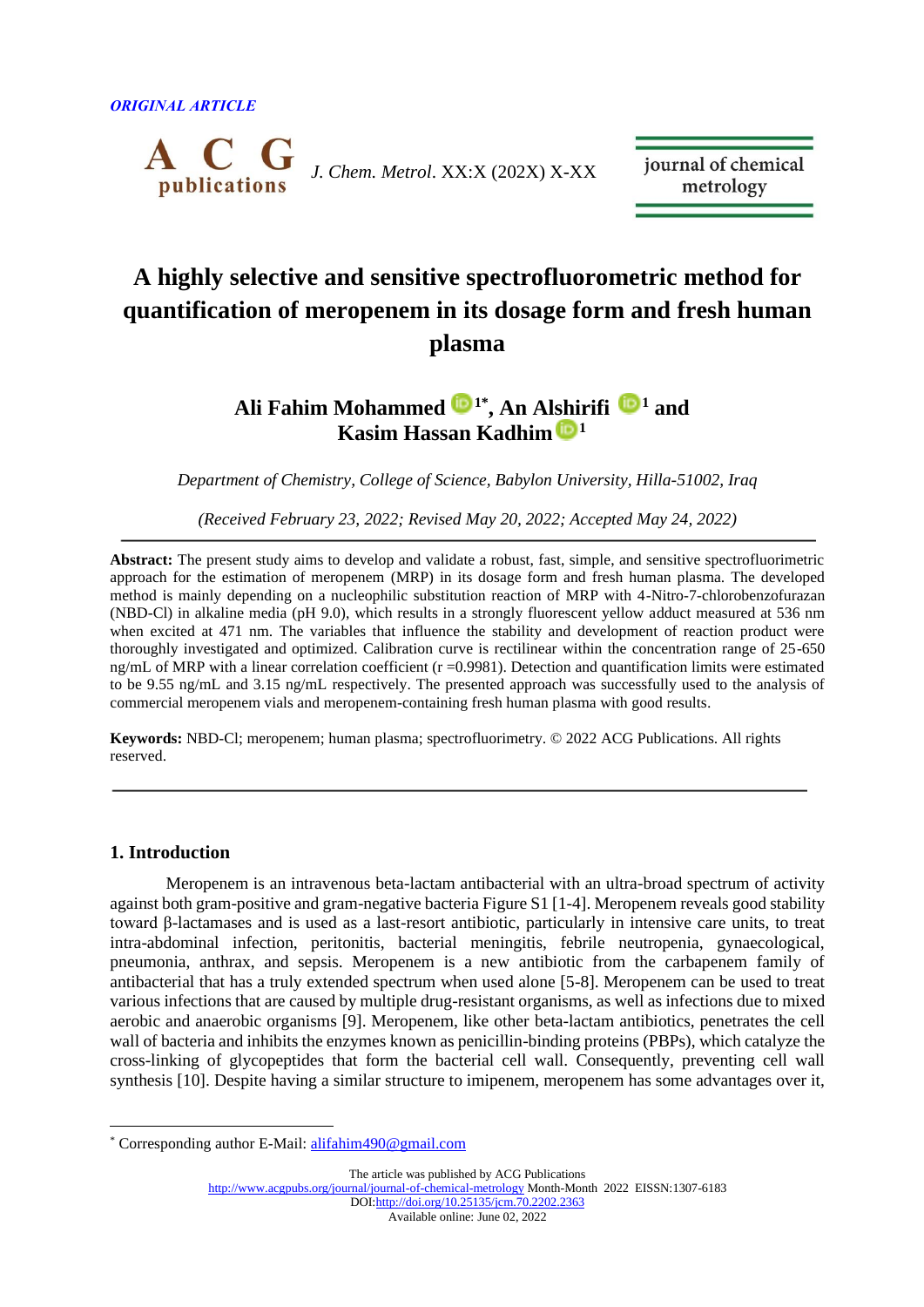including a lower seizure proclivity and being stable against human renal damage caused by dehydropeptidase I (DHP-I), So it does not require to be combined with cilastatin [11-13].

Various methods were reported for the quantitation of meropenem medication in real samples. Of these, we can mention: capillary zone electrophoresis [14-16], HPLC [17-23], LC–MS–MS [24,25], microbiological assay [26], and spectrophotometric methods [27,28]. However, Chromatographic methods are sophisticated and require expensive solvents and instruments as well as difficulty in analysis. Spectrofluorimetric and spectrophotometric methods are regarded as the most convenient and popular analytical techniques due to their simplicity, specificity, inexpensive, and availability in most laboratories of quality control. whereas the spectrophotometric method has lower sensitivity than the spectrofluorimetric method.

Literature survey showed that no fluorometric approach has been published for the quantification of meropenem till now. Thus, the presented approach was regarded as the first fluorometric method for quantification of meropenem (MRP) in its pharmaceutical vials and in human plasma. The suggested method depends on a nucleophilic substitution reaction of MRP with 4-Nitro-7-chlorobenzofurazan (NBD-Cl) in alkaline media (pH 9.0), which results in a strongly fluorescent yellow adduct measured at 536 nm when excited at 471 nm.

## **2. Experimental**

#### *2.1. Apparatus*

Spectrofluorometric measurements were carried out using a Shimadzu (RF-5301 PC, Kyoto, Japan) equipped with a xenon lamp (150 watt) together with 1 cm quartz cuvette. Slit width set at 5 nm for both excitation and emission monochromator. Thermostatically controlled water bath (LCB-22D, daihan Labtech CO., Korea) was utilized for heating purposes. pH meter wtw (inolab pH 720, Germany) for pH adjustment. Sensitive digital balance (BP 3015, Sartorius Germany).

#### *2.2. Reagent and Chemicals*

Meropenem trihydrate was provided as a gift from SDI company (Samarra, Iraq). 4-Chloro-7 nitrobenzofurazan (NBD-Cl) 98% (purchased from Baoji Guokang Bio-Technology Co.,Ltd (Baoji, china), Fifty milligrams of the NBD-Cl reagent were dissolved using 50 mL of methanol to prepare a solution labeled to contain 1 mg/mL of reagent. Aluminum foil was used to protect the solution from light. A borate buffer solution  $(0.2 M)$  of pH  $(7.0 - 11.0)$  was prepared by dissolving 1.237 gram of boric acid (H3BO3) together with 1.5 gram of potassium chloride (KCl) using 100 mL of distilled water. 0.2 M of sodium hydroxide was utilized to adjust the pH of the solution. Chemicals used were boric acid, sodium hydroxide, hydrochloric acid, potassium chloride, methanol, ethanol, butanol, 1,4-dioxan, acetonitrile, acetone, ethyl acetate, DMF, DMSO they were all brought from Merck. Meropenem trihydrate<sup>®</sup> 1 g vial was purchased from a local pharmacy and labeled to be manufactured by biomedics pharma Ltd. London. United Kingdom.

## *2.3. Standard Solution*

A stock MRP solution with concentration 100 μg/mL was freshly prepared by dissolving 10 mg of MRP in distilled water in a 100 mL volumetric flask, followed by dilution to the mark using D.W. The working standard solutions containing 10 μg/mL were prepared from stock solutions by dilution. There is a six-day shelf-life of the stock solution when stored at 4 °C.

#### *2.4. Recommended Procedure*

To a series of 10 mL volumetric flasks, appropriate aliquots of the working standard solution (10 μg/mL) were accurately transferred using a micropipette to prepare solutions with drug concentration ranging from (25-650 ng/mL), Then, 0.75 mL of borate buffer solution (pH 9.0) and 0.5 mL of NBD-Cl reagent were added. The flask contents were gently mixed before being heated at 80 °C for 15 min in a thermostatically controlled water bath, then allowed to cool in an ice bath. After that, the cooled solution was acidified using 0.5 mL of concentrated HCl and then diluted to the mark using acetone. The FI of the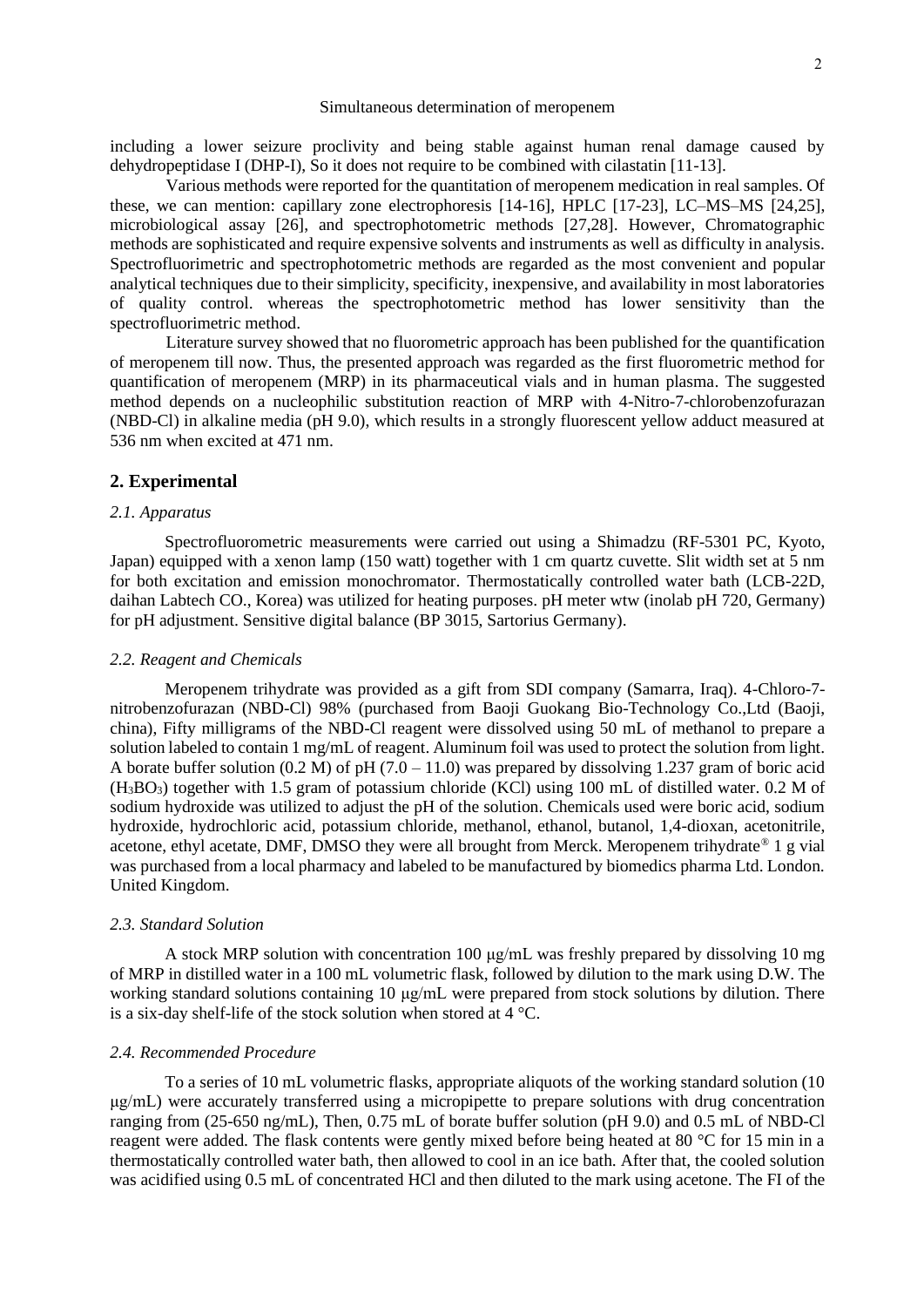formed fluorophore was measured at 536 nm when excited at 471 nm against blank solution. Calibration curve was constructed by plotting the increase in FI as a function of meropenem concentration. The regression equations of the corresponding calibration curve were derived.

#### *2.5. Procedure for Vials*

A quantity of meropenem® vial powder equivalent to 10 mg meropenem trihydrate was precisely weighed and then dissolved in 25 mL distilled water in 100 mL calibrated flask, followed by dilution to the mark using distilled water to prepare a stock solution labeled to contain 100 μg/mL of MRP. This solution was further diluted with D.W to obtain a solution with final MRP concentrations of 100 ng/mL in the recommended procedure detailed in section (2.4). MRP concentrations were calculated using the linear regression equation.

#### *2.6. Procedure for Spiked Human Plasma*

Five milliliters of blood specimens were collected from five healthy human volunteers into a sodium heparin tube, which was then centrifuged for 30 minutes at 4000 rpm. Then, one milliliter of MRP standard solution was spiked with 1 mL of plasma in centrifuged tubes containing 3 mL acetonitrile as a proteins precipitant agent [29,30]. The obtained solution was completed with acetone to 10.0 mL, and then centrifuged again for 20 min at 4000 rpm. The obtained supernatant was further diluted to obtain a solution containing final MRP concentration within the range (50-200 ng/mL) in the recommended procedure detailed in section (2.4).

## **3. Results and Discussion**

#### *3.1. Fluorescence Spectra*

In order to estimate the concentration of non-fluorescent pharmaceutical products spectrofluorometrically, a variety of fluorescent labeling compounds is used. NBD-Cl is one of the most fluorescence derivatizing reagents that has been utilized for quantifying a wide range of compounds with a secondary or primary amine moiety. Meropenem is a non-fluorescent drug that acts as a source of

the secondary amino group. Under heated alkaline conditions, a nucleophilic aromatic substitution reaction occurred in which meropenem acted as a nucleophile which attacked an electron-poor aromatic molecule (NBD-Cl), resulting in the substitution of a leaving group (Cl) Figure 2. The reaction produces a highly fluorescent yellowish-colored adduct measured at 536 nm when excited at 471 nm Figure S3.



**Figure 2.** The proposed reaction route between meropenem and NBD-Cl reagent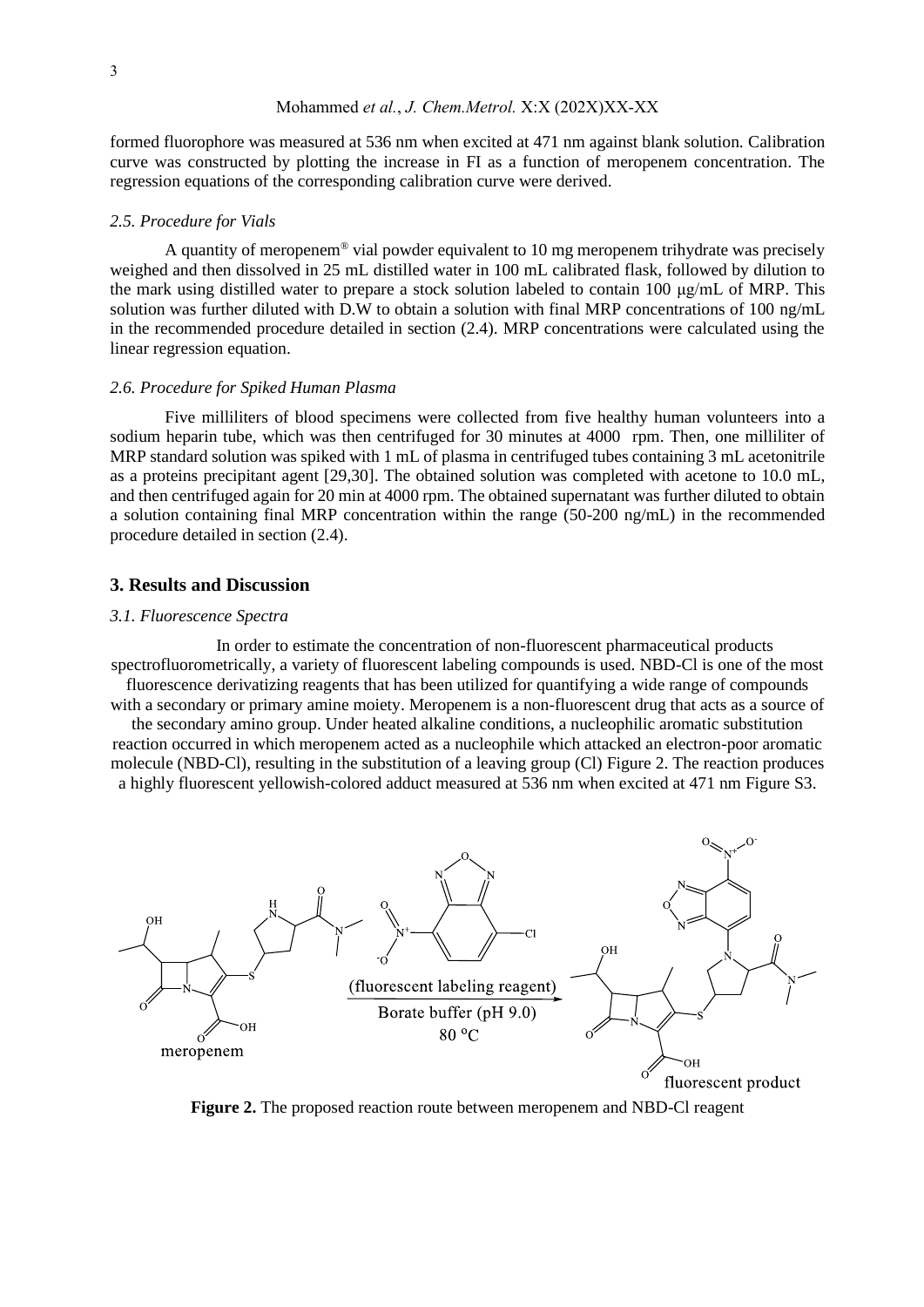#### *3.2. Optimization of Experimental Conditions*

The experimental parameters of the suggested method that affect the stability and intensity of the NBD-MRP product were carefully estimated and optimized. Each factor was investigated separately while the other parameters remained constant.

#### *3.2.1. Effect of Reagent Volume*

Different volumes of 1 mg/mL NBD-Cl  $(0.1-2.5 \text{ mL})$  were used and, as observed in Figure 4 (a), the fluorescence intensity increased with respect to the reagent volume until reaching a steady state point (0.5 mL) and there was no further increase in fluorescence intensity. As a result, 0.5 mL of reagent was chosen for subsequent experiments.

#### *3.2.2. Effect of Buffer's Volume and pH*

Different borate buffer solutions in the pH range (6.5-11.5) were used to check the influence of pH value upon the formation of the fluorescent product. As shown in Figure 4 (b), the intensity of the fluorescent product increased gradually with pH until reaching an optimal point at pH value 9.0, after which it decreased significantly owing to an increase in hydroxide ion concentration, which increased background signal through NBD-OH formation and hold-back the nucleophilic reaction between NBD-Cl and MRP. Different borate buffer volumes of pH 9.0 covering the range (0.2-2.0 mL) were employed. It was obvious from Figure 4 (b), that 0.75 mL of borate buffer volume exhibited a maximum fluorescence intensity. Decrease or increase in the buffer's volume leads to decrease in the FI of the fluorescent product, thus, 0.75 mL of buffer solution was considered as the optimum volume.

## *3.2.3. Effect of the Warming Time and Temperature*

The temperature effect on the intensity of the fluorescent product was studied at various temperatures ranging from (40-90 °C) over a period of time. Figure 4 (C) shows that the maximum fluorescence intensity was observed at 80  $\pm$  2 °C followed by a steady state region until 90 °C, above which there was a slight decline in fluorescence intensity. At 80  $^{\circ}$ C, various time intervals ranging from (2 to 40 min) were used to determine the optimal time required to complete the reaction. As shown in Figure 4 (C), the optimal intensity of the fluorescent product was achieved after 15 minutes at 80 $\pm$ 2 °C.

#### *3.2.4 Effect of Concentrated HCl Volume*

It has been reported that NBD-Cl hydrolysis under alkaline heated conditions to yield a side product known as 4-hydroxy-7-nitro-2,1,3-benzoxadiazole (NBD-OH) [31], that has high fluorescence intensity at  $\lambda_{\text{emi}}$  500-550 nm. Therefore, acidification of the reaction mixture before dilution was required to reduce the fluorescence intensity of the interfering background without affecting the NBD-MRP product and, as a result, improve sensitivity. Different volumes of concentrated HCl were used. The results reveal that the ideal HCl volume was 0.5 mL.

#### *3.2.5 Effect of Dilution Solvents*

Several dilution solvents were tested, including methanol, acetone, ethanol, butanol, 1,4-dioxan, acetonitrile, ethyl acetate, DMF, and DMSO, to find the solvent that reveals the highest intensity of the fluorescent product. The results show that the maximum intensity value was obtained after dilution with acetone, as shown in Figure 4 (d).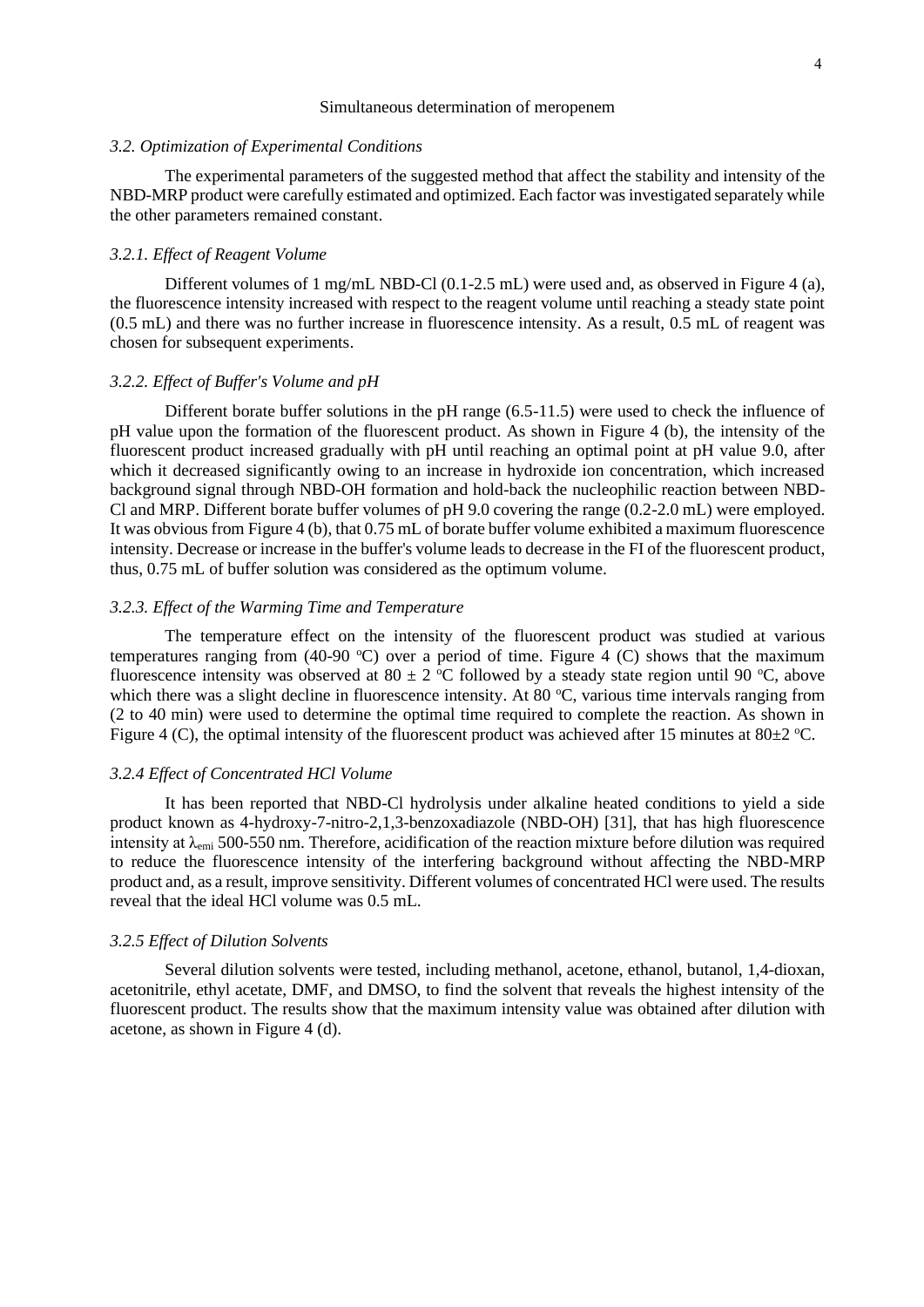

## *3.3. Validation of Method*

The suggested approach has been validated according to International Conference on Harmonization (ICH) guidelines [32,33].

#### *3.3.1. Linearity*

The Calibration curve of the proposed method was constructed by plotting the fluorescence intensity at 536 nm (after excitation 471 nm) against its corresponding meropenem concentration. The calibration curve is linear in the concentration range of 25 to 650 ng/mL with an excellent correlation coefficient  $(r = 0.9981)$ . Furthermore, the obtained results were statistically analyzed and the regression parameters were summarized in Table 1.

## *3.3.2. Limit of Quantitation (LOQ) and Limit of Detection (LOD)*

LOQ and LOD of the proposed spectrofluorometric method were determined using the formula provided by the ICH Q2 (R1) recommendation. The determined values of LOQ and LOD indicate that the developed method was high sensitivity, as observed in Table 1.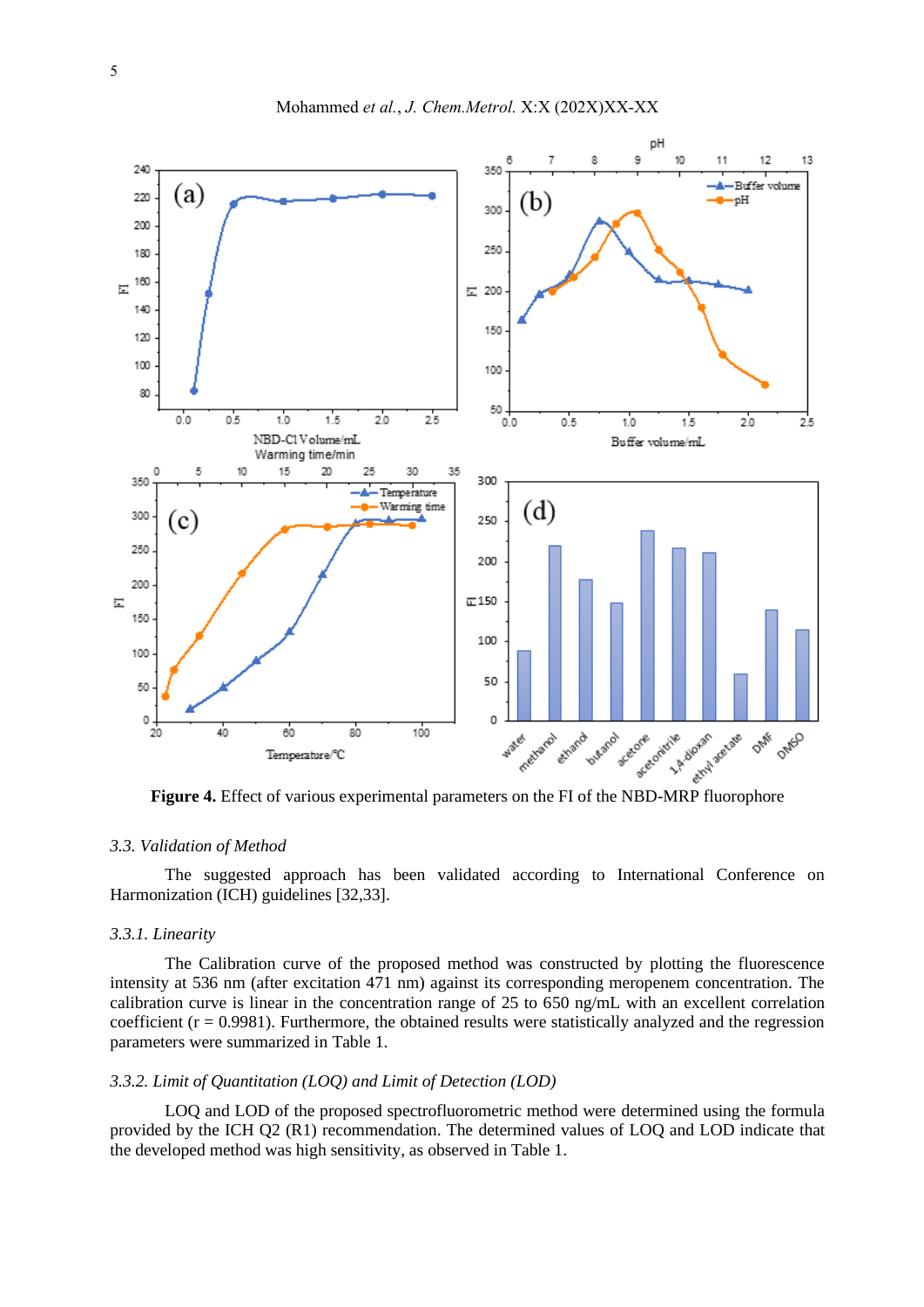| <b>Parameter</b>                  | <b>Validated Method</b> |
|-----------------------------------|-------------------------|
| $\lambda_{\rm exc}$ (nm)          | 471                     |
| $\lambda_{\text{emi}}(nm)$        | 536                     |
| Concentration range (ng/mL)       | 25-650                  |
| Determination coefficient $(r^2)$ | 0.9964                  |
| Correlation coefficient (r)       | 0.9981                  |
| Intercept                         | 45.96                   |
| Slope                             | 0.8618                  |
| S.D of Intercept                  | 8.74                    |
| S.D of slope                      | 0.0145                  |
| $LOD^a$ (ng/mL)                   | 3.15                    |
| $Q^b$ (ng/mL)                     | 9.55                    |

 **Table 1.** The Analytical parameters of the suggested spectrofluorimetric method.

<sup>a</sup>LOD: Limit of detection; <sup>b</sup>LOQ: Limit of quantitation.

## *3.3.3. Accuracy*

Three concentrations (75, 150, 250 ng/mL) have been used to verify the accuracy of the proposed method using five replications for each concentration. The data was expressed as percent recovery (R %) as illustrated in Table 2. The obtained results exhibit a high degree of agreement between calculated and true values. As a result, the suggested method is highly accurate.

 **Table 2.** Accuracy data of the suggested spectrofluorimetric method

| <b>Sample</b>                                   | Concentrations ng/mL | $\%$ Recovery <sup>a</sup> ± SD |
|-------------------------------------------------|----------------------|---------------------------------|
|                                                 | 75                   | $99.69 \pm 1.81$                |
|                                                 | 150                  | $99.20 \pm 1.92$                |
|                                                 | 250                  | $99.34 + 1.87$                  |
| $\alpha$ and $\alpha$ and $\alpha$ and $\alpha$ |                      |                                 |

<sup>a</sup>Mean of five replicates

#### *3.3.4 Precision*

The analytical method precision was expressed as intermediate precision (inter-day precision) and repeatability (intra-day precision). The precision of the proposed method was checked by analyzing three distinct concentrations of MRP (100, 200,300 ng/mL) at successive time intervals on the same day and different day for intra-day precision and inter-day precision respectively, followed by measuring the fluorescence intensity of the solution whose concentration was calculated using the previously computed regression equation. The value of the calculated relative standard deviation (%RSD) was found to be less than 2 %, indicating acceptable precision as detailed in Table 3.

**Table 3.** Precisions results of the suggested spectrofluorimetric method.

| <b>Concentration</b> | <b>Intra-day precision</b> |            | <b>Inter-day precision</b> |            |
|----------------------|----------------------------|------------|----------------------------|------------|
| (ng/mL)              | $%$ Recovery <sup>a</sup>  | <b>RSD</b> | $%$ Recovery <sup>a</sup>  | <b>RSD</b> |
| 100                  | 98.90                      | 0.99       | 99.83                      | 1.19       |
| 200                  | 99.00                      | 0.52       | 100.16                     | 0.52       |
| 300                  | 99.80                      | 0.77       | 100.27                     | 0.42       |
|                      |                            |            |                            |            |

<sup>a</sup>Mean of five replicates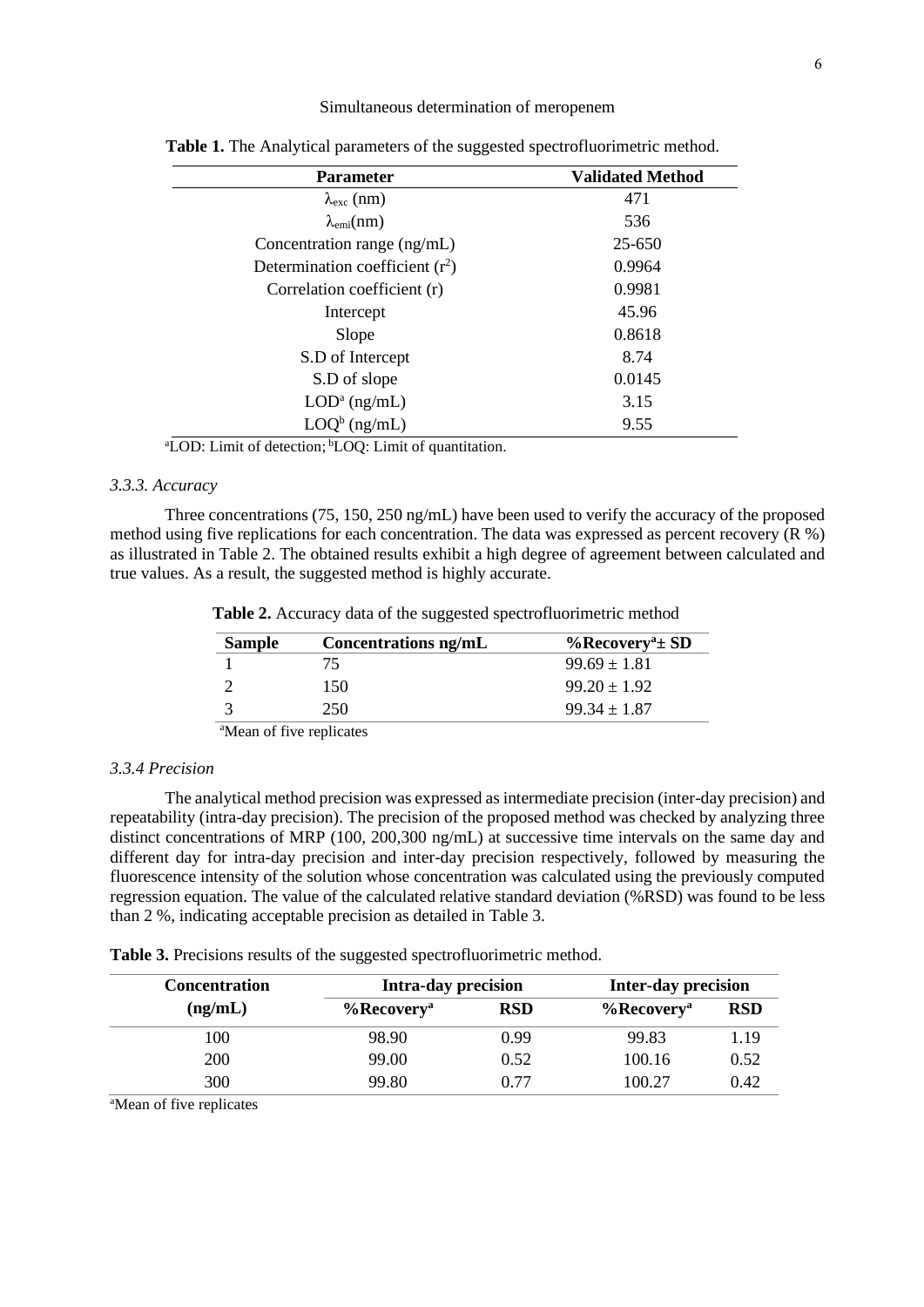#### *3.3.5. Robustness*

The proposed method's robustness was checked by measuring the fluorescence intensity after making a little variation in some experimental parameters such as pH, borate buffer volume, and reagent volume. The data was presented as relative standard deviation (RSD) and percent recovery (% R) as illustrated in Table 4, the results reveal that the low value of RSD (less than 2%) indicates that the little variation in experimental parameters has no significant effect on the determination of MRP.

| <b>Experimental parameters</b> | $%$ Recovery <sup>a</sup> ± RSD |  |
|--------------------------------|---------------------------------|--|
| <b>NBD-Cl Volume (mL)</b>      |                                 |  |
| 0.4                            | $97.98 \pm 0.87$                |  |
| 0.5                            | $98.44 \pm 0.63$                |  |
| 0.6                            | $98.90 \pm 0.99$                |  |
| <b>Buffer</b> pH               |                                 |  |
| 8.8                            | $99.83 \pm 0.75$                |  |
| 9                              | $99.60 \pm 0.63$                |  |
| 9.2                            | $99.14 \pm 1.02$                |  |
| <b>Warming time (min)</b>      |                                 |  |
| 12                             | $97.51 \pm 0.76$                |  |
| 15                             | $99.60 \pm 0.98$                |  |
| 18                             | $100.30 \pm 0.86$               |  |

 **Table 4.** Robustness evaluation for the suggested spectrofluorimetric method

<sup>a</sup>Mean of five replicates

## *3.3.7. Estimation of Uncertainty*

All the analytical procedures suffer from certain errors arising from different experimental sources that vary according to the analytical method. These sources include (experimental conditions, instrumentation, calibration, sampling, preparation of solutions, etc.). Estimation of uncertainty indicates how large these errors could be. Therefore, incorporating uncertainty together with the reported results is highly recommended. The main uncertainty contributions of the current method were considered as the standard preparation, slope of the calibration curve, recovery, and repeatability. Uncertainty measurement and sources were determined according to the EURACHEM/CITAC guide and reported methods [34-37]. The combined uncertainty was calculated using equation (1).

$$
U_{combined} = C_m \times \sqrt{u^2_{standard} + u^2_{calibration} + u^2_{Recovery} + u^2_{repeatability}} \tag{1}
$$

Where  $C_m$  represents drug concentration.

## *3.3.7.1. Uncertainty Associated to the Standard Preparation*

Uncertainty related to the standard meropenem preparation is categorized into four terms: purity of meropenem; mass determination; molecular weight; and dilution. It has been found that the main uncertainty of the standard arises from the purity of meropenem, which is calculated according to equation (2).

$$
U_{standard}\% = \frac{(100 - P\%)}{\sqrt{3}} = \frac{(100 - 98.00)}{\sqrt{3}} = 1.15\%
$$
 (2)

Where  $P\%$  represents the purity of meropenem which is equal to 98.00% pure as reported in the certificate provided from the manufacture. Since the remaining three uncertainties of standard were of very small values, they were neglected.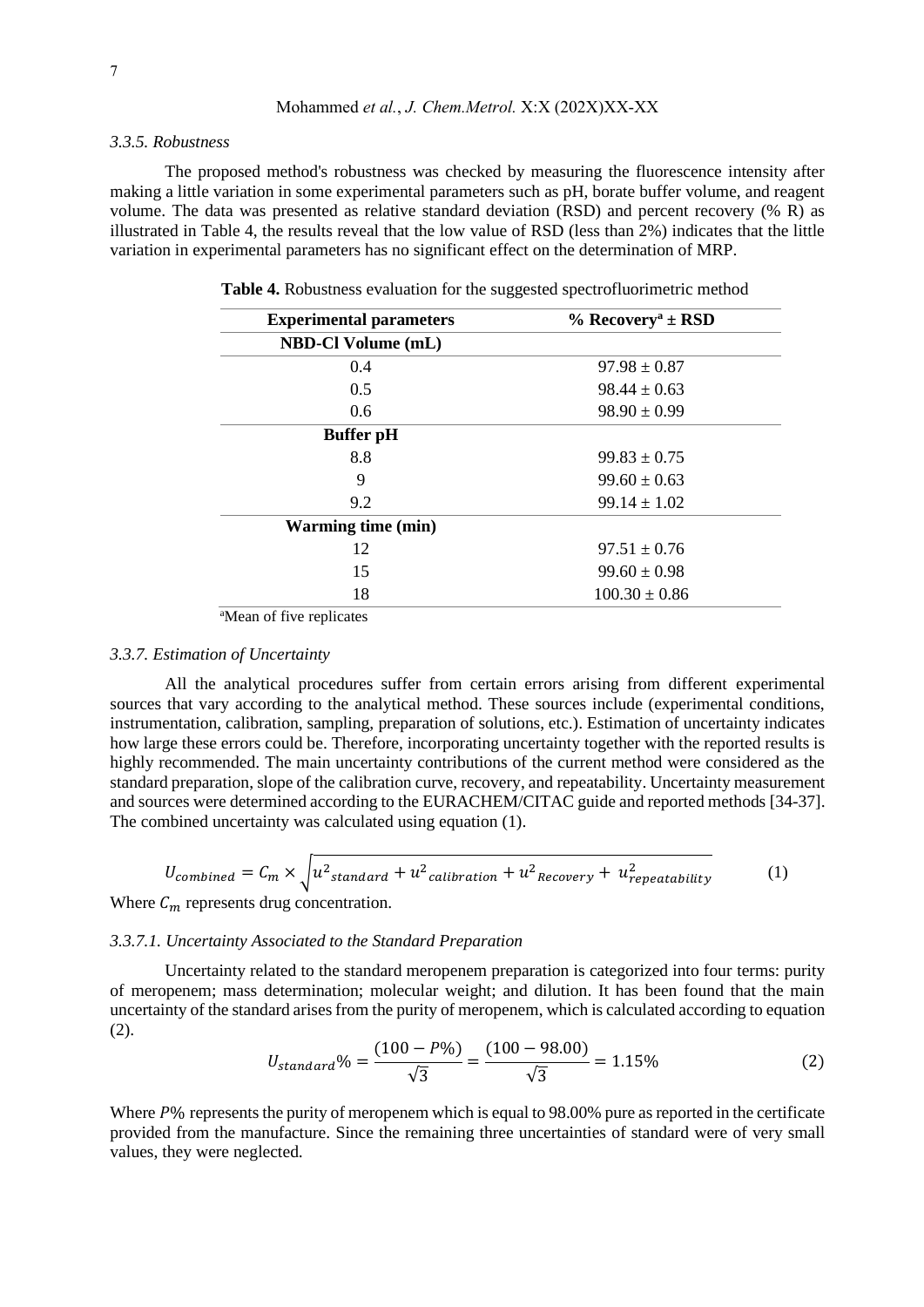## *3.3.7.2. Uncertainty Associated to the Slope of Calibration Curve*

Origin 2018 software was used to plot the calibration curve and to determine the slope and standard error. The relative standard uncertainty  $(U_{calibration})$  in calibration curve slope was calculated using equation (3).

$$
U_{calibration}\% = \frac{\text{standard error} \times 100}{\text{slope}} = \frac{2.11}{0.8618} = 2.45\% \tag{3}
$$

## *3.3.7.3. Uncertainty Associated to Recovery*

To evaluate the uncertainty of recovery, meropenem was quantified in five individual aliquots of standard meropenem solution. The mean of the obtained recovery was found to be 98.67%. Therefore, the relative standard deviation, that is, relative standard uncertainty  $(U_{Recovery})$  was 1.2%.

#### *3.3.7.4. Uncertainty Associated to Repeatability*

The relative standard deviation of data resulting from the determination of meropenem in pharmaceutical vials (section 3.3.7) was considered as the uncertainty of repeatability,  $U_{repeatedability}$  = 1.68%.

## *3.3.7.5. Expanded Uncertainty*

According to equation 1, the uncertainty of the method was estimated as 3.40 %. Thus the Expanded uncertainty was calculated at 95% confidence level by multiplying the combined uncertainty  $k = 2$  (coverage factor). The expanded uncertainty,  $u_{prnanded}$ , is estimated as 6.8%.

#### *3.3.7. Application in the Pharmaceutical Vial*

The developed approach was successfully utilized for the quantification of MRP concentration in commercial vials (Meropenem trihydrate® 1 g vial). The obtained data were compared statistically to those obtained from the reported and official method according to t and F- tests at the 95% confidence level [38]. Table 5 shows that the values of t and f-test were lower than the corresponding critical (tabulated) values, denoting there was no statistically significant difference between the official or reported method and the suggested methods.

| <b>Parameter</b>  | <b>Proposed Method</b>         | <b>Reported Method</b> | <b>Official Method</b> |
|-------------------|--------------------------------|------------------------|------------------------|
| % Recovery        | 99.48                          | 100.55                 | 100.18                 |
| S.D               | 1.67                           | 1.56                   | 1.32                   |
| Variance          | 2.81                           | 2.44                   | 1.75                   |
| Observation $(n)$ |                                | 5                      |                        |
| t test            | t critical = 2.3 ( $p=0.05$ )  | 1.05                   | 1.60                   |
| f test            | f critical = 6.38 ( $p=0.05$ ) | 1.15                   | 0.73                   |

**Table 5.** Statistical comparison of data obtained by suggested spectrofluorometric method with the reported and official methods for quantification of meropenem in pharmaceutical vials

## *3.3.8. Application of the Method in the Spiked Human Plasma Samples*

In order to prove the ultra-sensitivity of the proposed spectrofluorimetric method, different MRP concentrations (50, 75, 100, 150, and 200 ng/mL) were assayed in spiked human plasma. The data was presented as a percentage of recovery (% R), as shown in Table 6.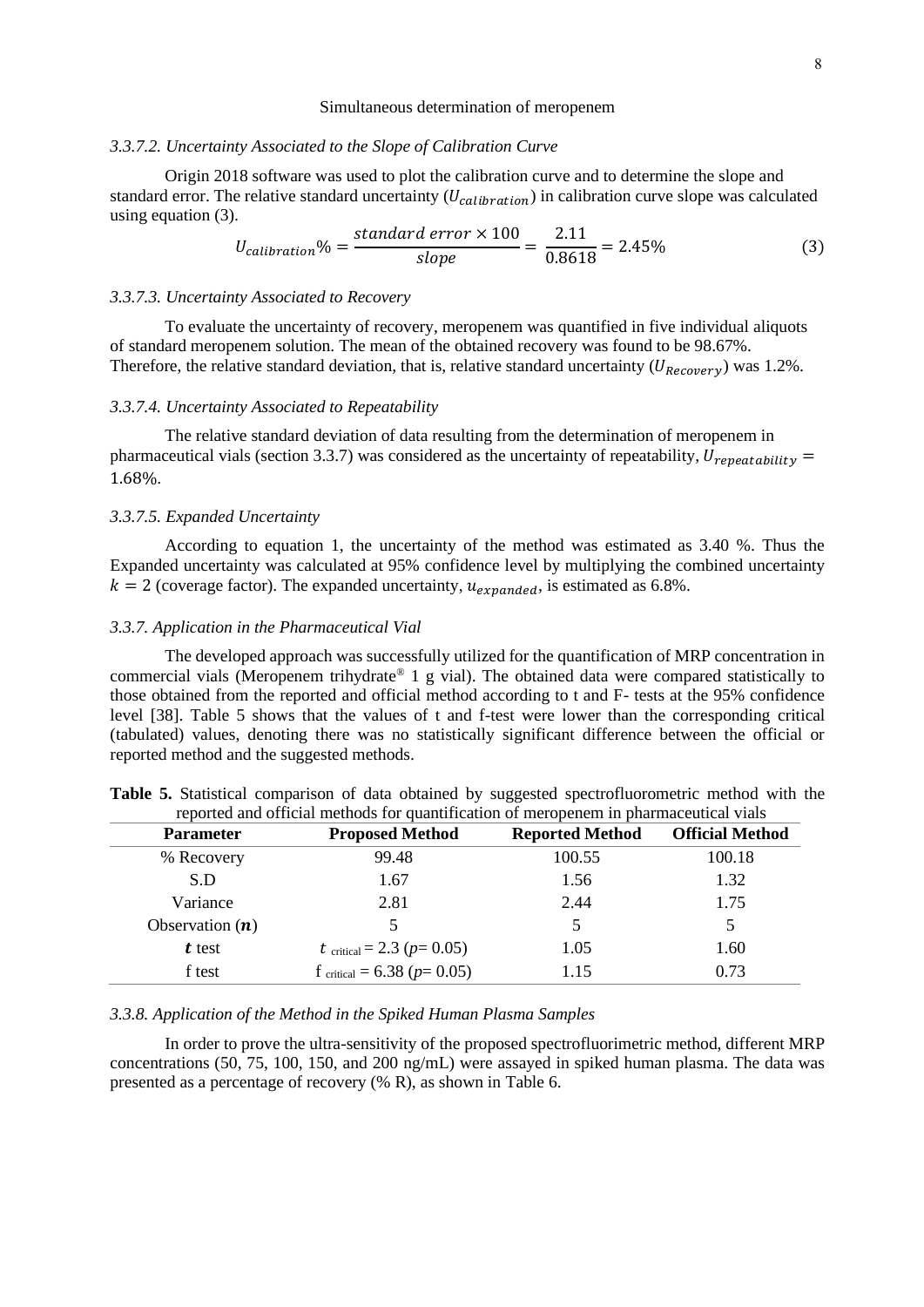| Table 6. Quantification of MRP in fresh human plasma by the proposed method |                            |                                 |  |
|-----------------------------------------------------------------------------|----------------------------|---------------------------------|--|
| <b>Added Concentration</b>                                                  | <b>Found Concentration</b> | $\%$ Recovery <sup>a</sup> ± SD |  |
| (ng/mL)                                                                     | (ng/mL)                    |                                 |  |
| 50                                                                          | 48.78                      | $98.02 \pm 1.30$                |  |
| 75                                                                          | 73.46                      | $97.84 \pm 1.64$                |  |
| 100                                                                         | 98.90                      | $98.90 \pm 2.16$                |  |
| 150                                                                         | 147.18                     | $98.12 \pm 1.30$                |  |
| 200                                                                         | 196.84                     | $98.42 \pm 1.14$                |  |

Mohammed *et al.*, *J. Chem.Metrol.* X:X (202X)XX-XX

<sup>a</sup>Mean of five replicates

In conclusion, the presented paper describes the first spectrofluorimetric approach that has been utilized for quantification of meropenem in its pharmaceutical formulation and in human plasma. The obtained results of the suggested method, such as recovery (97.5-100), detection limit (3.15 ng/mL), warming time (15 min) and linearity (25-650 ng/mL), exhibit that the proposed approach is very sensitive, rapid, selective, reproducible and free of excipient interference. Furthermore, unlike chromatographic methods, which require costly hazardous solvents and sample pretreatment, these procedures are simple and low cost, allowing them to be used in routine analysis of meropenem in the quality control and clinical laboratories.

## **Acknowledgements**

This study is a part of the PhD thesis of Ali Fahim Mohammed.

## **Supporting Information**

Supporting information accompanies this paper on [http://www.acgpubs.org/journal/ journal-of](http://www.acgpubs.org/journal/%20journal-of-chemical-metrology)[chemical-metrology](http://www.acgpubs.org/journal/%20journal-of-chemical-metrology)

## **ORCID**

Ali Fahim Mohammed: [0000-0001-8366-191X](https://orcid.org/0000-0001-8366-191X) An Alshirifi: [0000-0001-8824-1199](https://orcid.org/0000-0001-8824-1199) Kasim Hassan Kadhim: [0000-0001-9436-4849](https://orcid.org/0000-0001-9436-4849)

## **References**

- [1] G.G. Zhanel, R. Wiebe, L. Dilay, K. Thomson, E. Rubinstein, D.J. Hoban, A.M. Noreddin, J.A. Karlowsky (2007). Comparative review of the carbapenems, *Drugs.* **67**(**7**), 1027-1052.
- [2] K. M. Papp-Wallace, A. Endimiani, M. A. Taracila and R. A. Bonomo (2011). Carbapenems: past, present, and future, *Antimicrob. Agents Chemother.* **55**(**11**), 4943-4960.
- [3] S. Muneer, T. Wang, L. Rintoul, G. A. Ayoko, N. Islam and E. L. Izake (2020). Development and characterization of meropenem dry powder inhaler formulation for pulmonary drug delivery, *Int. J. Pharm.* **587**, 119684.
- [4] V. Ferrone, R. Cotellese, L. Di Marco, S. Bacchi, M. Carlucci, A. Cichella, P. Raimondi and G. Carlucci (2017). Meropenem, levofloxacin and linezolid in human plasma of critical care patients: A fast semiautomated micro-extraction by packed sorbent UHPLC-PDA method for their simultaneous determination, *J. Pharm. Biomed. Anal.* **140**, 266-273.
- [5] C. M. Baldwin, K. A. Lyseng-Williamson and S. J. Keam (2008). Meropenem, *Drugs.* **68** (**6**), 803-838.
- [6] F. de Souza Barbosa, L. C. Pezzi, M. Tsao, S. M. D. Macedo, T. F. de Oliveira, E. E. Schapoval and A. S. Mendez (2020). Stability in clinical use and stress testing of meropenem antibiotic by direct infusion ESI-Q-TOF: Quantitative method and identification of degradation products, *J. Pharm. Biomed. Anal.* **179**, 112973.
- [7] T. Roth, S. Fiedler, S. Mihai and H. Parsch (2017). Determination of meropenem levels in human serum by high‐performance liquid chromatography with ultraviolet detection, *Biomed. Chromatogr.* **31**(**5**), e3880.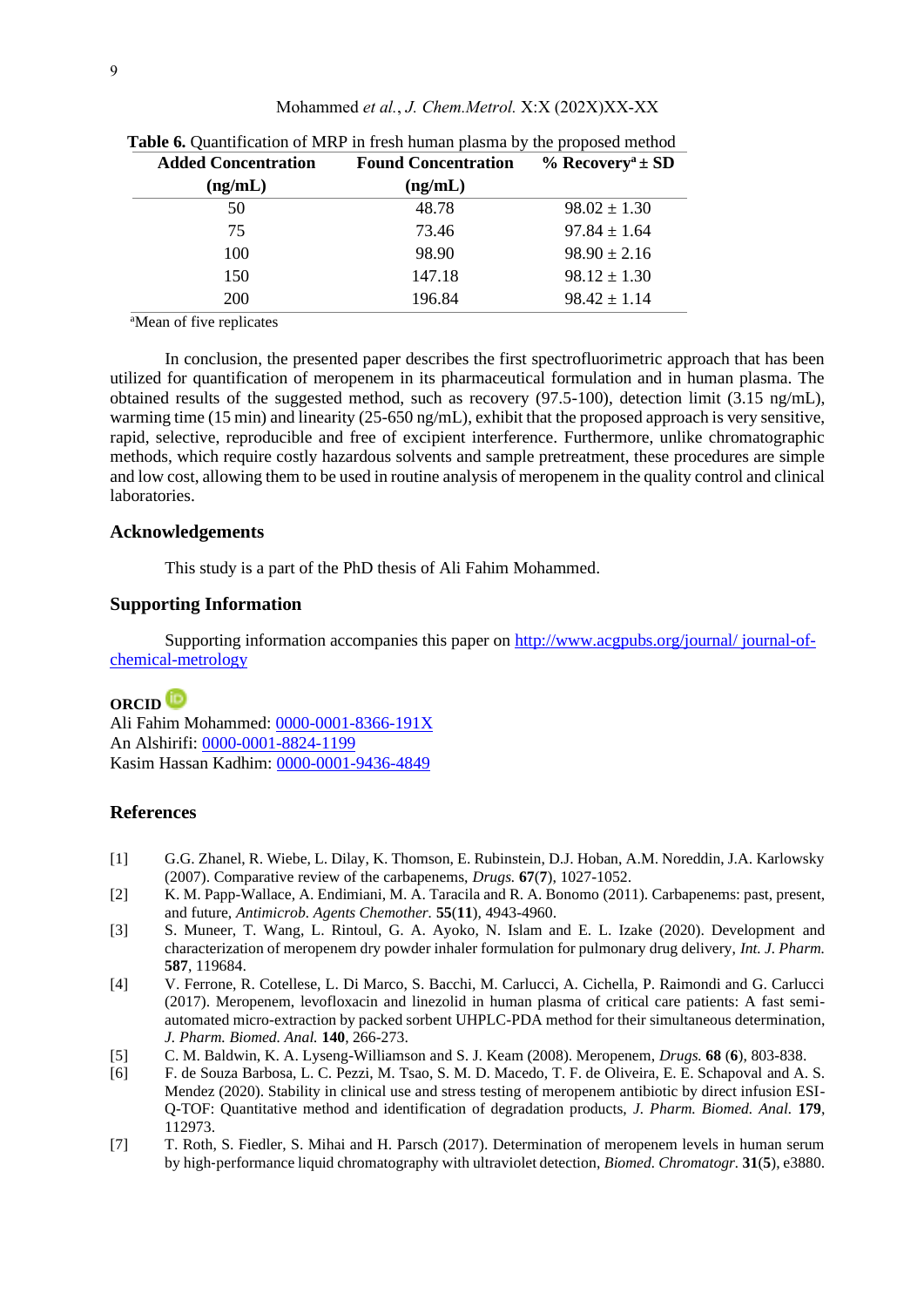- [8] D. Ferrari, M. Ripa, S. Premaschi, G. Banfi, A. Castagna and M. Locatelli (2019). LC-MS/MS method for simultaneous determination of linezolid, meropenem, piperacillin and teicoplanin in human plasma samples, *J. Pharm. Biomed. Anal.* **169**, 11-18.
- [9] A. Raza, S. C. Ngieng, F. B. Sime, P. J. Cabot, J. A. Roberts, A. Popat, T. Kumeria and J. R. Falconer (2021). Oral meropenem for superbugs: challenges and opportunities, *Drug Discov.* **26***, 551-560.*
- [10] P. Sarkar, V. Yarlagadda, C. Ghosh and J. Haldar (2017). A review on cell wall synthesis inhibitors with an emphasis on glycopeptide antibiotics *MedChemComm.* **8**, 516-533.
- [11] M. Fukasawa, Y. Sumita, E. T. Harabe, T. Tanio, H. Nouda, T. Kohzuki, T. Okuda, H. Matsumura and M. Sunagawa (1992). Stability of meropenem and effect of 1 beta-methyl substitution on its stability in the presence of renal dehydropeptidase*, Antimicrob. Agents Chemother.* **36**, 1577-1579.
- [12] D. P. Nicolau (2008). Carbapenems: a potent class of antibiotics, *Expert Opin Pharmacother.* **9**(**1**), 23-37.
- [13] K.V. Julianne.; B. L.Lori (2007). Infections due to citrobacter and enterobacter*,* ed. S. J. Enna and D. B. Bylund, Elsevier Inc, Amsterdam, Netherlands.
- [14] T. Kitahashi and I. Furuta (2005). Determination of meropenem by capillary electrophoresis using direct injection of serum*J. Chromatogr. Sci.* **43**, 430-433.
- [15] S. Taniguchi, K. Hamase, A. Kinoshita and K. Zaitsu (1999). Simple and rapid analytical method for carbapenems using capillary zone electrophoresis, *J. Chromatogr. B Biomed. Appl.* **727**(**1-2**), 219-225.
- [16] Y. Mrestani, R. Neubert and F. Nagel (1999). Capillary zone electrophoresis determination of meropenem in biological media using a high sensitivity cell, *J. Pharm. Biomed. Anal.* **20**, 899-903.
- [17] K. Kameda, K. Ikawa, K. Ikeda, N. Morikawa, A. Nakashima, H. Ohge and T. Sueda (2010). HPLC method for measuring meropenem and biapenem concentrations in human peritoneal fluid and bile: application to comparative pharmacokinetic investigations*, J. Chromatogr. Sci.* **48**, 406-411.
- [18] P. Zalewski, J. Cielecka-Piontek and M. Paczkowska (2014). Development and validation of stabilityindicating HPLC method for simultaneous determination of meropenem and potassium clavulanate, *Acta Pol. Pharm.* **71**, 255-260.
- [19] R. Denooz and C. Charlier (2008). Simultaneous determination of five β-lactam antibiotics (cefepim, ceftazidim, cefuroxim, meropenem and piperacillin) in human plasma by high-performance liquid chromatography with ultraviolet detection, *J. Chromatogr. B.* **864**(**1-2**), 161-167.
- [20] K. R. Marwada, J. B. Patel, N. S. Patel, B. D. Patel, D. V. Borkhatariya and A. J. Patel (2014). Ultraviolet spectrophotometry (dual wavelength and chemometric) and high performance liquid chromatography for simultaneous estimation of meropenem and sulbactam sodium in pharmaceutical dosage form, *Spectrochim. Acta A Mol. Biomol.* **124**, 292-299.
- [21] S. G. Wicha and C. Kloft (2016). Simultaneous determination and stability studies of linezolid, meropenem and vancomycin in bacterial growth medium by high-performance liquid chromatography, *J. Chromatogr. B.* **1028**, 242-248.
- [22] K. Ikeda, K. Ikawa, N. Morikawa, M. Miki, S.-I. Nishimura and M. Kobayashi (2007). High-performance liquid chromatography with ultraviolet detection for real-time therapeutic drug monitoring of meropenem in plasma *J. Chromatogr. B.* **856**(**1-2**), 371-375.
- [23] A. S. Mendez, M. Steppe and E. E. Schapoval (2003). Validation of HPLC and UV spectrophotometric methods for the determination of meropenem in pharmaceutical dosage form, *J. Pharm. Biomed. Anal.* **33**(**5**), 947-954.
- [24] Z. Rao, Z.-L. Dang, B. Li, L. Zhu, H.-Y. Qin, X.-A. Wu and Y.-H. Wei (2020). Determination of total and unbound meropenem, imipenem/cilastatin, and cefoperazone/sulbactam in human plasma: application for therapeutic drug monitoring in critically ill patients, *Ther. Drug Monit.* **42**(**4**), 578-587.
- [25] G. Lin, H. Zhang, F. Xue, W. Li, N. Liu, L. Chen, X. Wang, R. Xu and J. Ma (2011). Determination of Meropenem in Rabbit Plasma by LC–MS/MS, *Lat. Am. J. Pharm.* **30**, 1895-1900.
- [26] A. S. Mendez, V. Weisheimer, T. P. Oppe, M. Steppe and E. E. Schapoval (2005). Microbiological assay for the determination of meropenem in pharmaceutical dosage form, *J. Pharm. Biomed. Anal.* **37**, 649-653.
- [27] A. M. Homoda, M. S. Kamel and E. Khaled (2016). New spectrophotometric microdetermination of carbapenem antibiotics derivatives in pharmaceutical formulations, *J. Taibah Univ. Sci.* **10**, 19-25.
- [28] N. A. Khalil and W. H. Ibrahim (2020). Determination of meropenem by spectrophotometric-application to pharmaceutical preparations, *Tikrit J. Pure Sci.* **25**, 68-74.
- [29] K. A. Attia, A. El-Olemy, S. Ramzy, A. H. Abdelazim, M. A. Hasan, M. K. Omar and M. Shahin (2021). Application of different spectrofluorimetric methods for determination of lesinurad and allopurinol in pharmaceutical preparation and human plasma, *Spectrochim. Acta A Mol. Biomol.* **244**, 118871.
- [30] A. Chokshi, A. Gajjar, P. Bhanushali and P. Desai (2021). Quantification of antileukemic drug Dasatinib in human plasma: Application of a sensitive liquid chromatographic method, *J. Chem. Metrol.* **15**, 152-162.
- [31] R. S. Haggag, D. A. Gawad, S. F. Belal and H. M. Elbardisy (2016). Spectrophotometric determination of the sulfhydryl containing drug mesna, *Bull. Fac. Pharm. Cairo Univ.* **54**, 21-32.